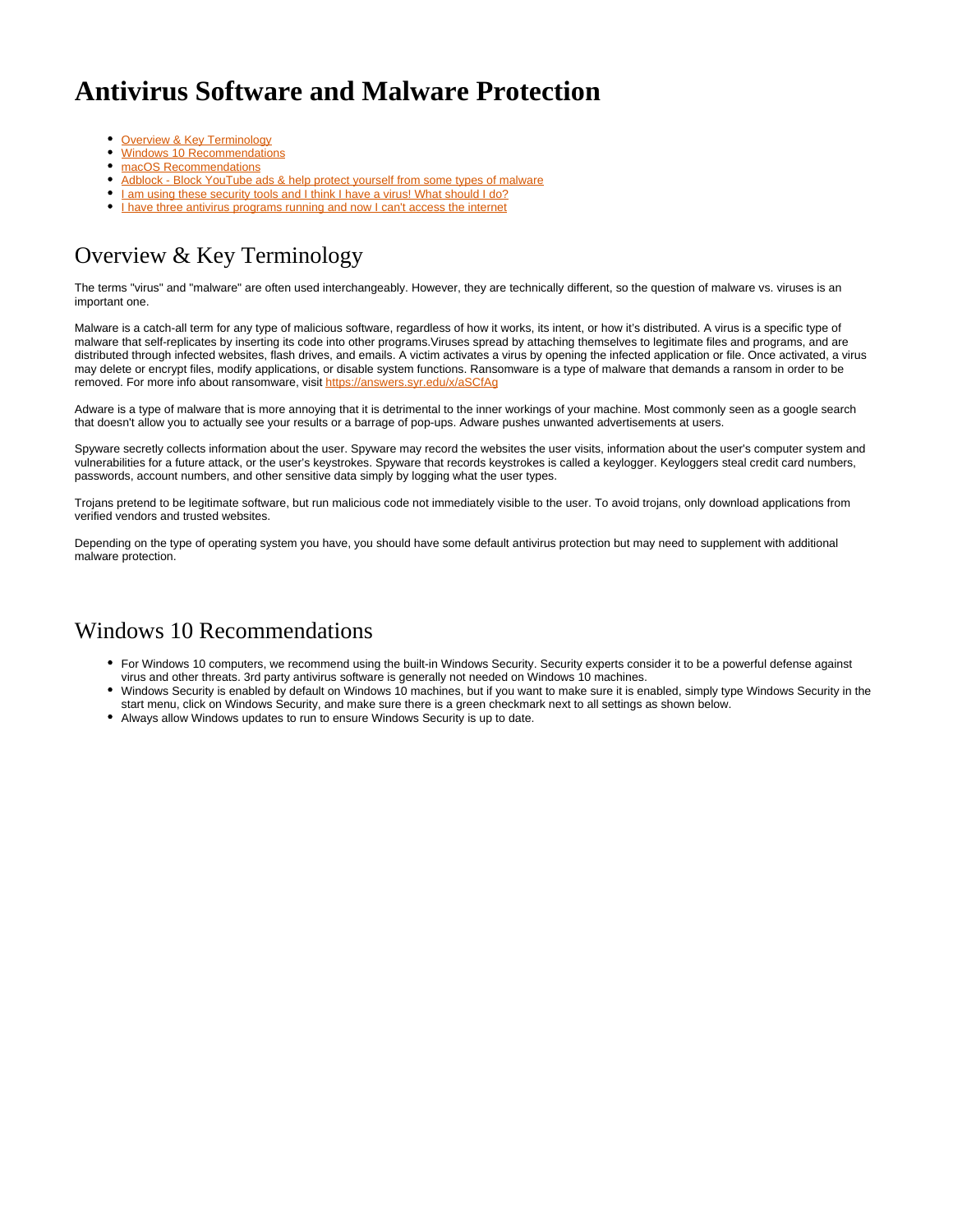Windows Security



#### <span id="page-1-0"></span>macOS Recommendations

- Mac computers build on the unique capabilities of Apple hardware and have a system security is designed to maximize the security of the operating systems on Apple devices without compromising usability. System security encompasses the boot-up process, software updates, and the ongoing operation of the OS.
- Technologies like XD (execute disable), ASLR (address space layout randomization), and SIP (system integrity protection) make it difficult for malware to do harm, and they ensure that processes with root permission cannot change critical system files.
- $\bullet$ As long as your Mac is up to date with the latest operating system, as of June 2021 that is Version 11.0 Big Sur, then your Mac has protection from viruses that can do harm.
- As a supplemental precaution, we recommend downloading an AdWare/Spyware remover program called MalwareBytes. Any computer that can connect to the internet can get malware but most times it is quickly and easily removed by running an industry standard program like MalwareBytes.

## <span id="page-1-1"></span>Adblock - Block YouTube ads & help protect yourself from some types of malware

- Advertisements and popup links on websites may claim to provide a free app or service, but many times these links are malicious and result in a malware infection.
- To avoid this risk, and to potentially improve your web-browsing experience by blocking intrusive ads, including YouTube ads, use Mozilla Firefox or Google Chrome as your web browser and install the uBlock Origin ad-blocker addon via one of the links below: Mozilla Firefox installation link:<https://addons.mozilla.org/en-US/firefox/addon/ublock-origin/>
	- Google Chrome installation link: <https://chrome.google.com/webstore/detail/ublock-origin/cjpalhdlnbpafiamejdnhcphjbkeiagm?hl=en>
- While browsing SU websites or any other website you fully trust or may want to support by allowing advertisements, disable uBlock Origin by

clicking on it's icon at the top-right of your browser, then click the "power" icon which will disable it only for the website you are currently visiting.

<span id="page-1-2"></span>Note: uBlock Origin is a free 3rd-party tool not provided by or directly supported by ITS⋒